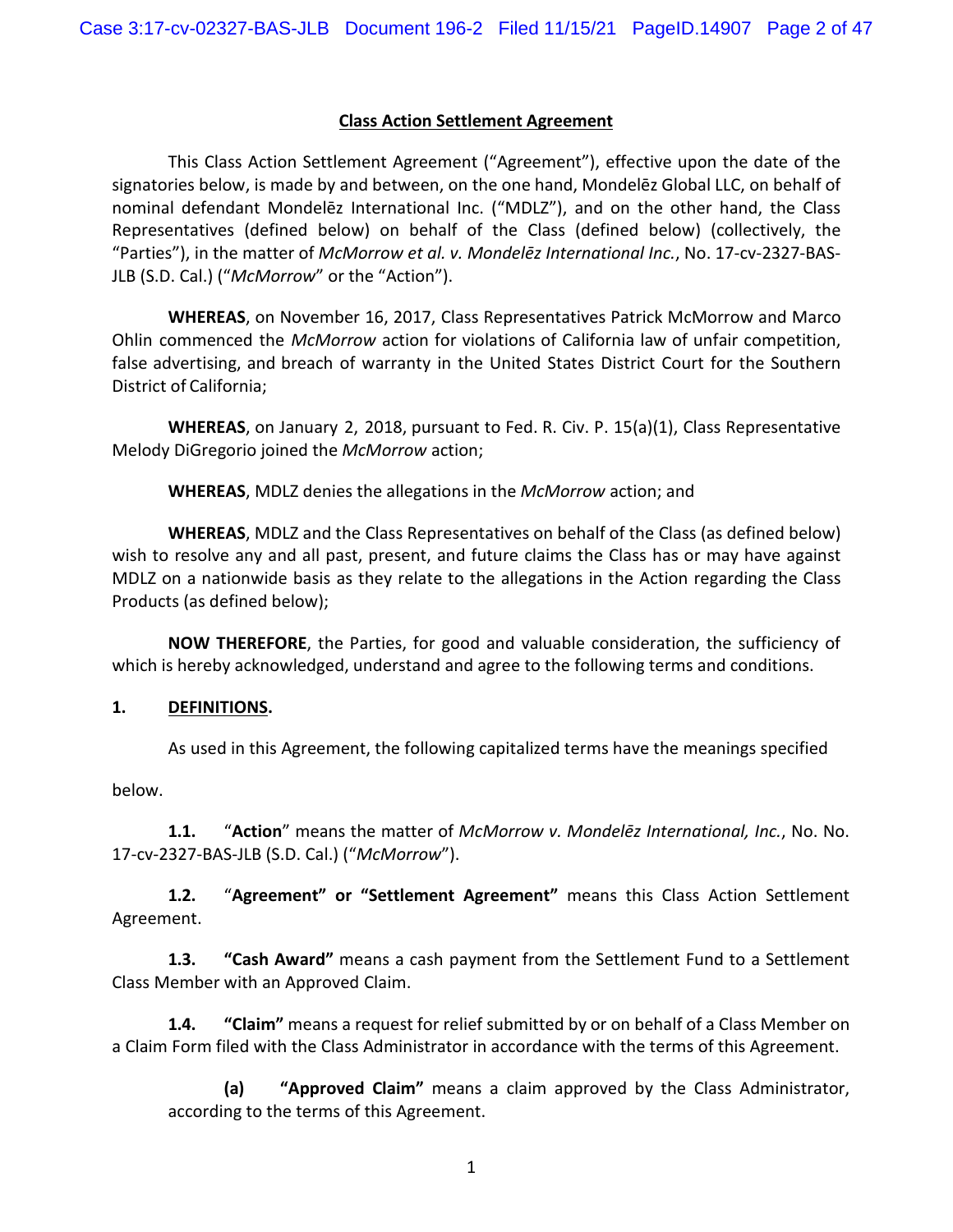**(b) "Claimant"** means any Class Member who submits a Claim Form for the purpose of claiming benefits, in the manner described in Section 4 of this Agreement.

**(c) "Claim Form"** means the document to be submitted by Claimants seeking direct monetary benefits pursuant to this Agreement.

**(d) "Claims Deadline"** means the date by which a Claimant must submit a Claim Form to be considered timely. The Claims Deadline shall be sixty-three (63) calendar days after the Settlement Notice Date.

**(e) "Claims Process"** means the process by which Class Members may make claims for relief, as described in Section 4 of this Agreement.

**1.5. "Claims Administration"** means the administration of the Claims Process by the Class Administrator.

**1.6. "Class"** or **"Settlement Class"** means all persons in the United States who, between November 16, 2013 and the Preliminary Approval Date, purchased in the United States, for household use and not for resale or distribution, one of the Class Products, as defined below.

**1.7. "Class Administrator"** means the independent company approved by the Court to provide the Class Notice and to administer the Claims Process.

**1.8. "Class Counsel"** means the following attorneys of record for the Class Representatives and Class in the Action, unless otherwise modified by theCourt:

> Fitzgerald Joseph LLP 2341 Jefferson Street, Suite 200 San Diego, California 92110 Phone: (619) 215-1741

**1.9. "Class Member"** means any person who is a member of the Class.

**1.10. "Class Notice"** means both those documents notifying Class Members, pursuant to the Notice Plan, of the Settlement, and the substance of those documents.

**1.10.1. "Long Form Notice"** refers to the proposed full Class Notice that is attached to this Agreement as Exhibit 1, which the Parties acknowledge may be modified by the Court without affecting the enforceability of this Agreement.

**1.10.2. "Notice Plan"** means the plan for dissemination of Class Notice to be submitted to the Court in connection with a motion for preliminary approval of this Settlement.

**1.10.3. "Settlement Notice Date"** means twenty-one (21) calendar days after the Preliminary Approval Date.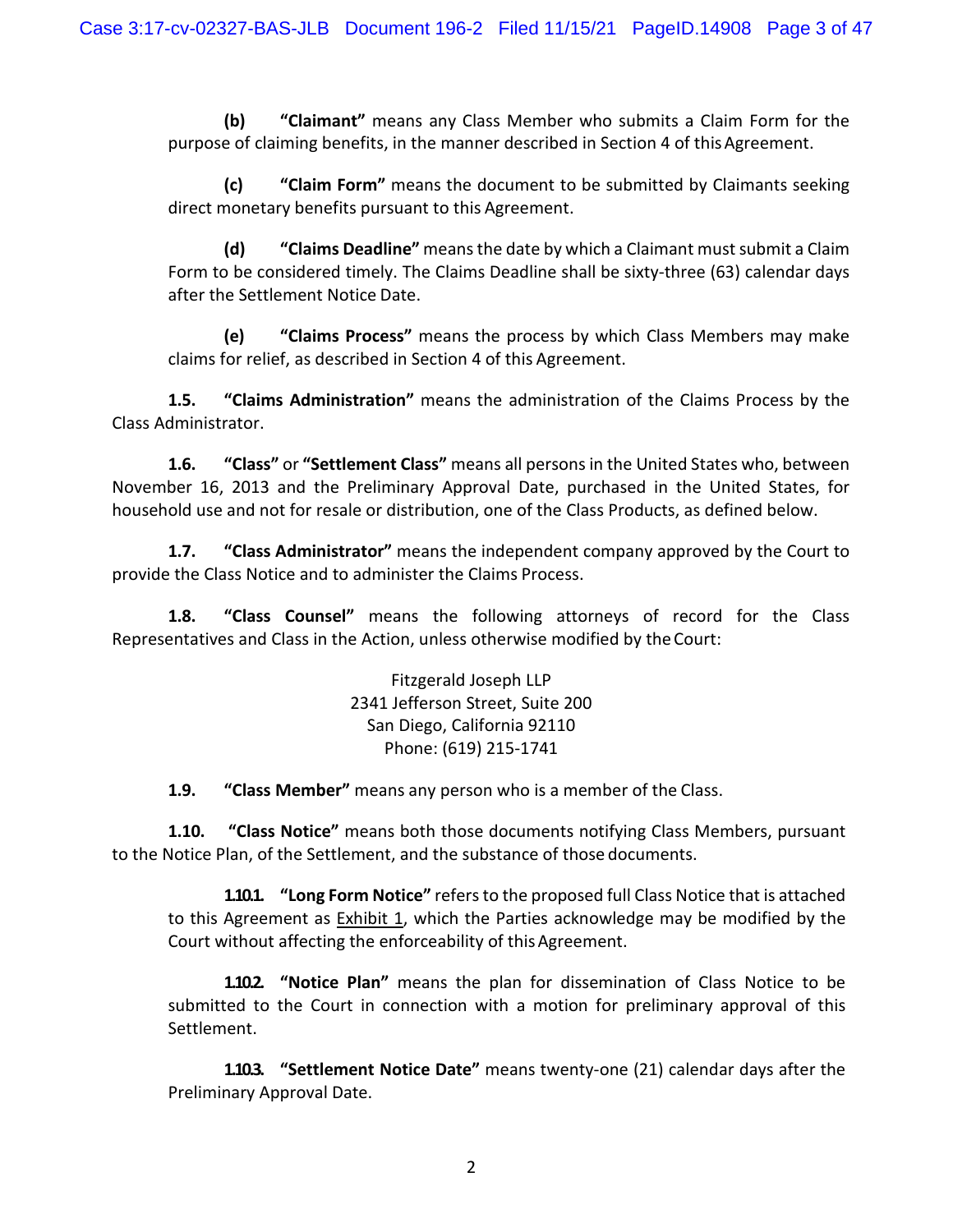**1.10.4. "Short Form Notice"** means the summary Class Notice that is attached to this Agreement as **Exhibit 2**, which the Parties acknowledge may be modified by the Court without affecting the enforceability of this Agreement.

**1.11. "Class Period"** means November 16, 2013 to the Preliminary Approval Date.

**1.12. "Class Products"** means MDLZ's belVita Crunchy Biscuits, belVita Soft Baked Biscuits, belVita Bites, and belVita Sandwiches products bearing the phrase "NUTRITIOUS STEADY ENERGY," "NUTRITIOUS SUSTAINED ENERGY" or "NUTRITIOUS MORNING ENERGY".

**1.13. "Class Representative(s)"** means named plaintiffs Patrick McMorrow, Marco Ohlin, and Melody DiGregorio.

**1.14. "Court"** means the Southern District of California, the Honorable Cynthia A. Bashant presiding, or any judge who will succeed her as the Judge in this Action.

**1.15. "Effective Date"** means the date on which the Judgment becomes final. For purposes of this definition, the Judgment shall become final: (a) if no appeal from the Judgment is filed, the date of expiration of the time for filing or noticing any appeal from the Judgment;or (b) if an appeal from the Judgment is filed, and the Judgment is affirmed or the appeal dismissed, the date of such affirmance or dismissal; or (c) if a petition for certiorari seeking review of the appellate judgment is filed and denied, the date the petition is denied; or (d) if a petition for writ of certiorari is filed and granted, the date of final affirmance or final dismissal of the review proceeding initiated by the petition for a writ of certiorari.

**1.16. "Fee Award"** means the amount of attorneys' fees and reimbursement of expenses and costs awarded by the Court to Class Counsel, which will be paid out of the Settlement Fund.

**1.17. "Final Approval Hearing"** means the hearing to be conducted by the Court to determine whether to finally approve the Settlement and to enter Judgment.

**1.18. "Final Approval Order"** means the order to be submitted to the Court in connection with a Motion for Final Approval and the Final Approval Hearing, substantially in the form attached hereto as Exhibit 3.

**1.19. "Judgment"** means the Court's act of entering a final judgment on the docket as described in Federal Rule of Civil Procedure 58.

**1.20. "MDLZ"** means Mondelēz Global LLC, on behalf of Mondelēz International, Inc., the Defendant in the Action.

**1.21.** "**Notice and Other Administrative Costs**" means all costs and expenses actually incurred by the Class Administrator in administering the Settlement, including the publication of Class Notice, establishment of the Settlement Website, providing CAFA notice, the processing, handling, reviewing, and paying of claims made by Claimants, and paying taxes and tax expenses related to the Settlement Fund (including all federal, state, or local taxes of any kind and interest or penalties thereon, as well as expenses incurred in connection with determining the amount of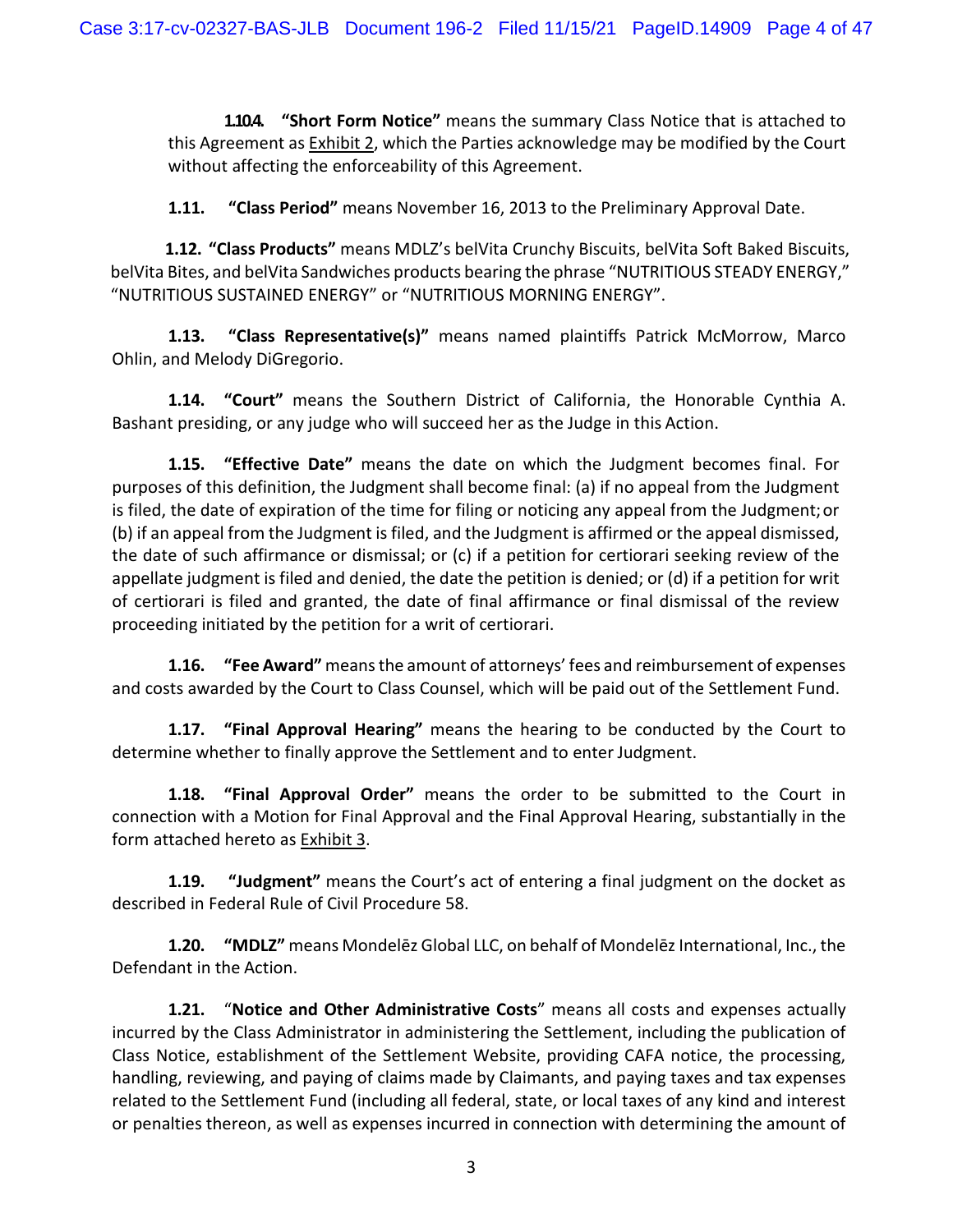and paying any taxes owed and expenses related to any tax attorneys and accountants), with all such costs and expenses to be paid from the Settlement Fund. All taxes on the income of the Settlement Fund, and any costs or expenses incurred in connection with the taxation of the Settlement Fund shall be paid out of the Settlement Fund, shall be considered to be a Notice and Other Administrative Cost, and shall be timely paid by the Class Administrator without prior order of the Court. The Parties shall have no liability or responsibility for the payment of any such taxes.

**1.22. "Objection Deadline"** means the date by which Class Members must file with the Court a written statement objecting to any terms of the Settlement or to Class Counsel's request for fees or expenses and shall be sixty-three (63) calendar days after the Settlement Notice Date.

**1.23. "Opt-Out Deadline"** means the deadline by which a Class Member must exercise his or her option to opt out of the settlement so as not to release his or her claims as part of the Released Claims and shall be sixty-three (63) days after the Settlement Notice Date.

**1.24. "Party"** or **"Parties"** means the Class Representatives, on behalf of the Class, and MDLZ.

**1.25. "Person"** means any individual, corporation, partnership, association, or any other legal entity.

**1.26. "Plaintiffs"** means the Class Representatives, either individually or on behalf of the Class.

**1.27. "Preliminary Approval Date"** means the date of entry of the Court's order granting preliminary approval of the Settlement.

**1.28. "Preliminary Approval Order"** means the proposed order to be submitted to the Court in connection with the Motion for Preliminary Approval, substantially in the form attached hereto as Exhibit 4.

**1.29. "Released Claims"** means the claims released by the Class Members via this Agreement.

**1.30. "Released MDLZ Persons"** means MDLZ, and any past, current, or future parent companies (including intermediate parents and ultimate parents) and subsidiaries, affiliates, predecessors, successors, and assigns, and each of their respective officers, directors, employees, agents, attorneys, insurers, stockholders, representatives, heirs, administrators, executors, successors and assigns, and any other person or entity acting on MDLZ'sbehalf.

**1.31. "Request for Exclusion"** means the written submission submitted by a Settlement Class Member to be excluded from the Settlement consistent with the terms of this Agreement.

**1.32.** "**Service Award**" means any award approved by the Court that is payable to the Class Representatives from the Settlement Fund.

**1.33. "Settlement"** means the resolution of this Action embodied in the terms of this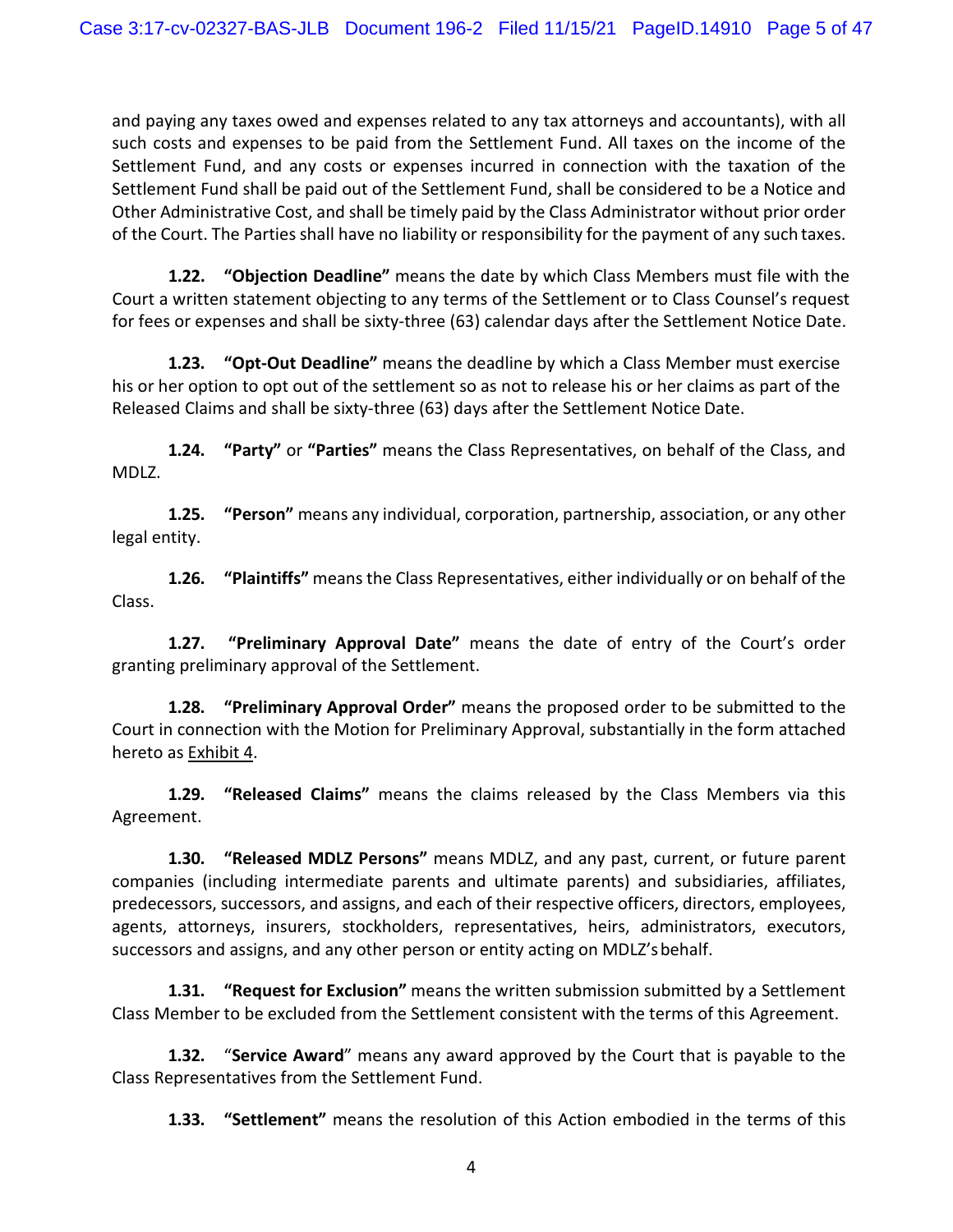Agreement.

**1.34. "Settlement Fund"** means the qualified settlement fund this Agreement obligates MDLZ to fund in the amount of \$8,000,000, which is in the form of a non-reversionary common fund and is established in accordance with 26 C.F.R. §§ 1.468B-1(c) and (e)(1).

**1.35. "Settlement Payment"** means the amount to be paid to valid Claimants as detailed in Section 4.

**1.36. "Settlement Website"** means a website maintained by the Class Administrator to provide the Class with information relating to the Settlement.

## **2. SETTLEMENT FUND**

**2.1. Settlement Consideration**. MDLZ agrees to establish a non-reversionary common fund of \$8,000,000 (the "Settlement Fund"), which shall be used to pay all Settlement expenses, including Notice and Other Administrative Costs; Fee Award; Service Awards; and Class Members' Claims.

**2.2. Creation and Administration of Qualified Settlement Fund.** The Class Administrator is authorized to establish the Settlement Fund under 26 C.F.R. §§ 1.468B-1(c) and (e)(1), to act as the "administrator" of the Settlement Fund pursuant to 26 C.F.R. § 1.468B- 2(k)(3), and to undertake all duties as administrator in accordance with the Treasury Regulations promulgated under § 1.468B of the Internal Revenue Code of 1986. All costs incurred by the Class Administrator operating as administrator of the Settlement Fund shall be construed as costs of Claims Administration and shall be borne solely by the Settlement Fund. Interest on the Settlement Fund shall inure to the benefit of the Class.

**2.3. MDLZ's Payment into Settlement Fund.** Within seven (7) calendar days after Class Notice commences, or another date agreed upon by the Parties in writing or ordered by the Court, MDLZ shall establish the Settlement Fund by paying \$8,000,000 into the qualified settlement fund established by the Class Administrator pursuant to Paragraph 2.2.

## **3. ATTORNEYS' FEES, COSTS, AND SERVICE AWARDS.**

**3.1. Application for Attorneys' Fees and Costs and Service Awards**. At least 14 days before the Objection Deadline, Class Counsel and Class Representatives shall file a motion, set for hearing on the same date as the Final Approval Hearing, requesting a Fee Award and Service Awards, to be paid from the Settlement Fund.

**3.2. Distribution of Attorneys' Fees and Costs**. The Class Administrator shall pay to Class Counsel from the Settlement Fund the amount of attorneys' fees and costs awarded by the Court within twenty-one (21) calendar days of entry of Judgment, notwithstanding the filing of any appeals, or any other proceedings which may delay the Effective Date of the Settlement or a final Judgment in the case, subject to Class Counsel providing all payment routing information and tax ID numbers. Payment of the Fee Award will be made from the Settlement Fund by wire transfer to Class Counsel in accordance with wire instructions to be provided by Class Counsel.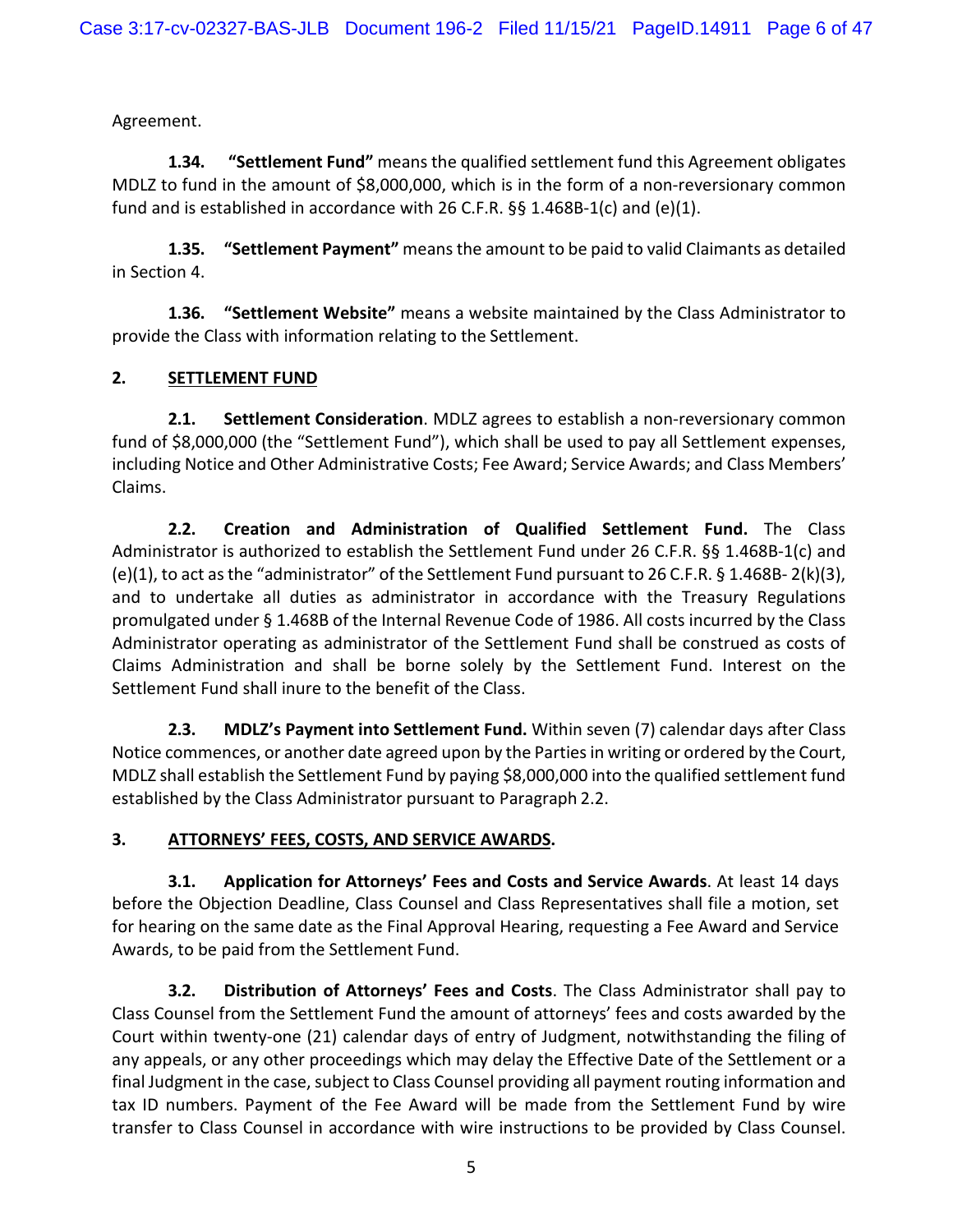Notwithstanding the foregoing, if for any reason the Fee Award is overturned, reduced, vacated, or otherwise modified, Class Counsel shall be obligated to return any difference between the amount of the original award and any reduced award.

**3.3. Distribution of Service Awards**. Any Service Award approved by the Court for the Class Representatives shall be paid from the Settlement Fund within the earlier of thirty (30) days after the Effective Date, or the date the Class Administrator begins making distributions to claimants.

**3.4. Settlement Independent of Award of Fees, Costs, and Service Awards**. The awards of attorneys' fees and costs, and payment to the Class Representatives are subject to and dependent upon the Court's approval. However, this Settlement is not dependent or conditioned upon the Court's approving Class Counsel's and Class Representatives' requests for such payments or awarding the particular amounts sought by Class Counsel and Class Representatives. In the event the Court declines Class Counsel's or Class Representatives' requests or awards less than the amounts sought, this Settlement will continue to be effective and enforceable by the Parties, provided, however, that the Class Representatives and Class Counsel retain the right to appeal any decision by the Court regarding attorneys' fees and costs, and service awards, even if the Settlement is otherwise approved by the Court.

# **4. CLAIMS PROCESS.**

**4.1. General Process.** To obtain monetary relief as part of the Settlement, a Class Member must fill out and submit a Claim Form, completed online or in hard copy mailed to the Class Administrator. The claim made via the Claim Form will proceed through the following general steps:

**(a)** The Claimant will be asked to provide identifying information.

**(b)** The Claimant will be asked to identify which of the Class Products he or she has purchased since November 2013. For each Class Product purchased since November 2013, the Claimant will be asked to state his or her approximate number of purchases over a typical three-month period. The Claimant will be asked to identify the year he or she began purchasing the product.

**(c)** An equation running "behind the scenes" will calculate the extrapolated number of units of each Class Product purchased by the Claimant during the Class Period, taking into account the year the Claimant began purchasing the Class Product. Settlement Class Members' claims without proof of purchase will be subject to a product cap of two boxes per month based on a reasonable average use for the products, but Settlement Class Members' claims with proof of purchase will have no cap in a given month if proven purchases exceed the two-box cap in that month. The equation will then calculate a dollar amount of "Base Damages" by multiplying the number of units of each Class Product purchased, by a standardized refund of \$0.21 per unit purchased, which is based on the premium determined by the Class's damages models. Based on the distribution of Base Damages calculated for all Claimants, each Claimant will be placed into one of five quintiles.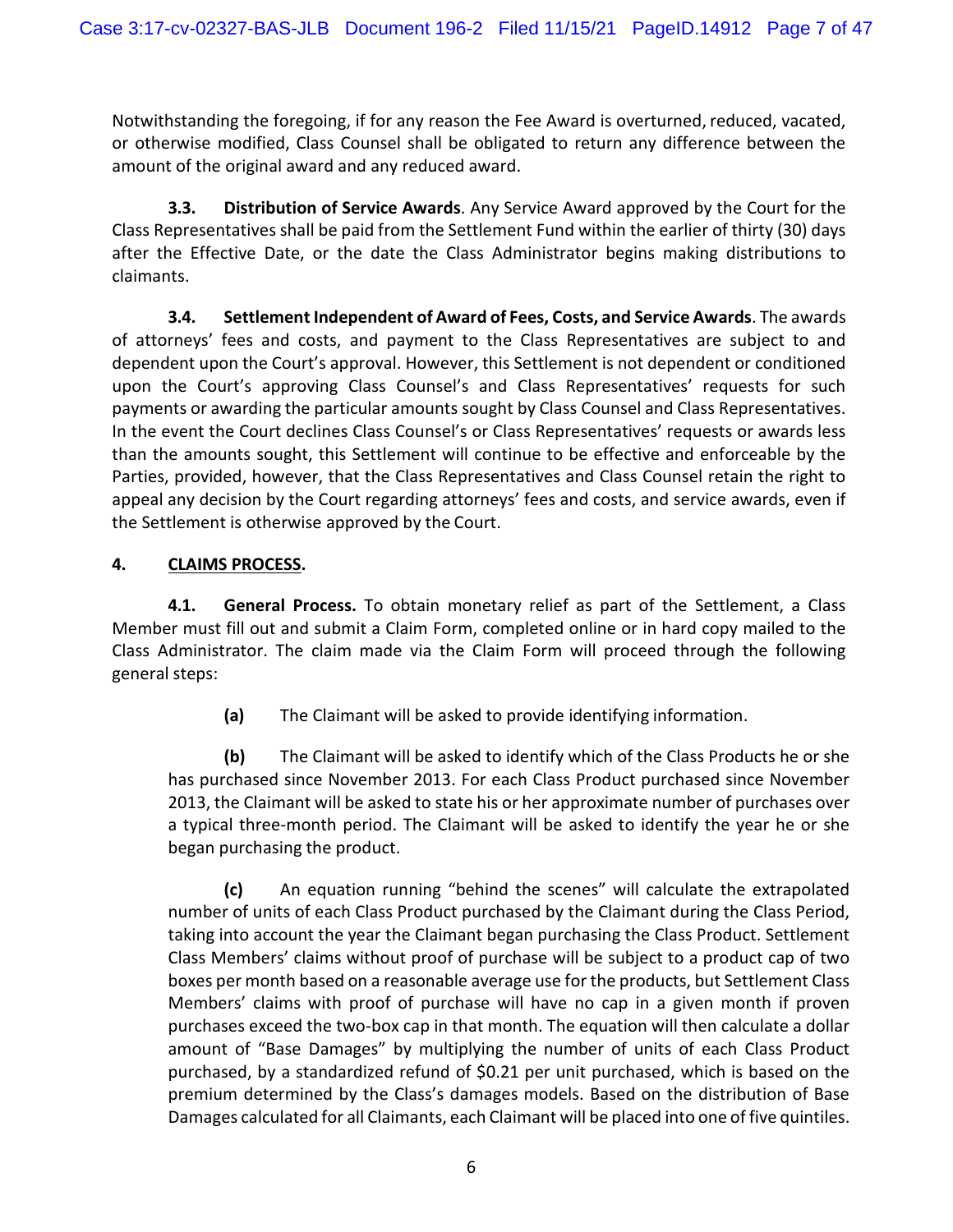Each quintile will be assigned a standardized Cash Award, calculated by taking the average Base Damages amount for that quintile.

**(d)** All Cash Awards will be adjusted pro rata up or down as described in Section 4.5 below.

**4.2. The Claim Form and Timing.** The Claim Form will be available on the Settlement Website and may be submitted to the Class Administrator online. A maximum of one Claim Form may be submitted for each household. Claim Forms must be submitted or postmarked on or before the Claims Deadline to be considered timely. The Claims Deadline shall be clearly and prominently stated in the Preliminary Approval Order, the Class Notice, on the Settlement Website, and on the Claim Form.

**4.3. Substance of the Claim Form.** In addition to information about the Class Products as set forth in Paragraph 4.1 above, the Claim Form will request customary identifying information (including the Claimant's name, address, email address, and telephone number), and may seek limited additional information from Claimants to provide reasonable bases for the Class Administrator to monitor for and detect fraud. Such additional information may include, for example, retailers and locations (city and state) at which the Class Products were purchased. In addition, the Claim Form will require the Claimant to declare that the information provided is true and correct to the best of the Claimant's memory and understanding.

**4.4. Claim Validation.** The Class Administrator shall be responsible for reviewing all claims to determine their validity. The Class Administrator shall reject any Claim that does not comply in any material respect with the instructions on the Claim Form or with the terms of this Section 4, that is submitted after the Claims Deadline, or that the Class Administrator identifies as fraudulent. The Class Administrator shall retain sole discretion in accepting or rejecting claims and shall have no obligation to notify Claimants of rejected claims unless otherwise ordered by the Court.

**4.5.** *Pro Rata* **Adjustment of Cash Awards.** If the total value of all approved Claims either exceeds or falls short of the funds available for distribution to Class Members, then the amounts of the cash payments will be reduced or increased *pro rata*, as necessary, to use all funds available for distribution to Class Members. Any such *pro rata* adjustment will be calculated prior to distribution of funds (*i.e.*, will be made in a single distribution).

**4.6. Timing of Distribution.** The Class Administrator shall pay out Approved Claims in accordance with the terms of this Agreement commencing within thirty (30) days after the Effective Date, or as otherwise ordered by the Court. The Parties shall work with the Class Administrator to choose one or more manners of payment that are secure, cost-effective, and convenient for Claimants.

**4.7. Uncleared Payments: Second Distribution and Cy Pres.** Those Class Members whose payments are not cleared within one hundred and eighty (180) days after issuance will be ineligible to receive a cash settlement benefit and the Class Administrator will have no further obligation to make any payment from the Settlement Fund pursuant to this Settlement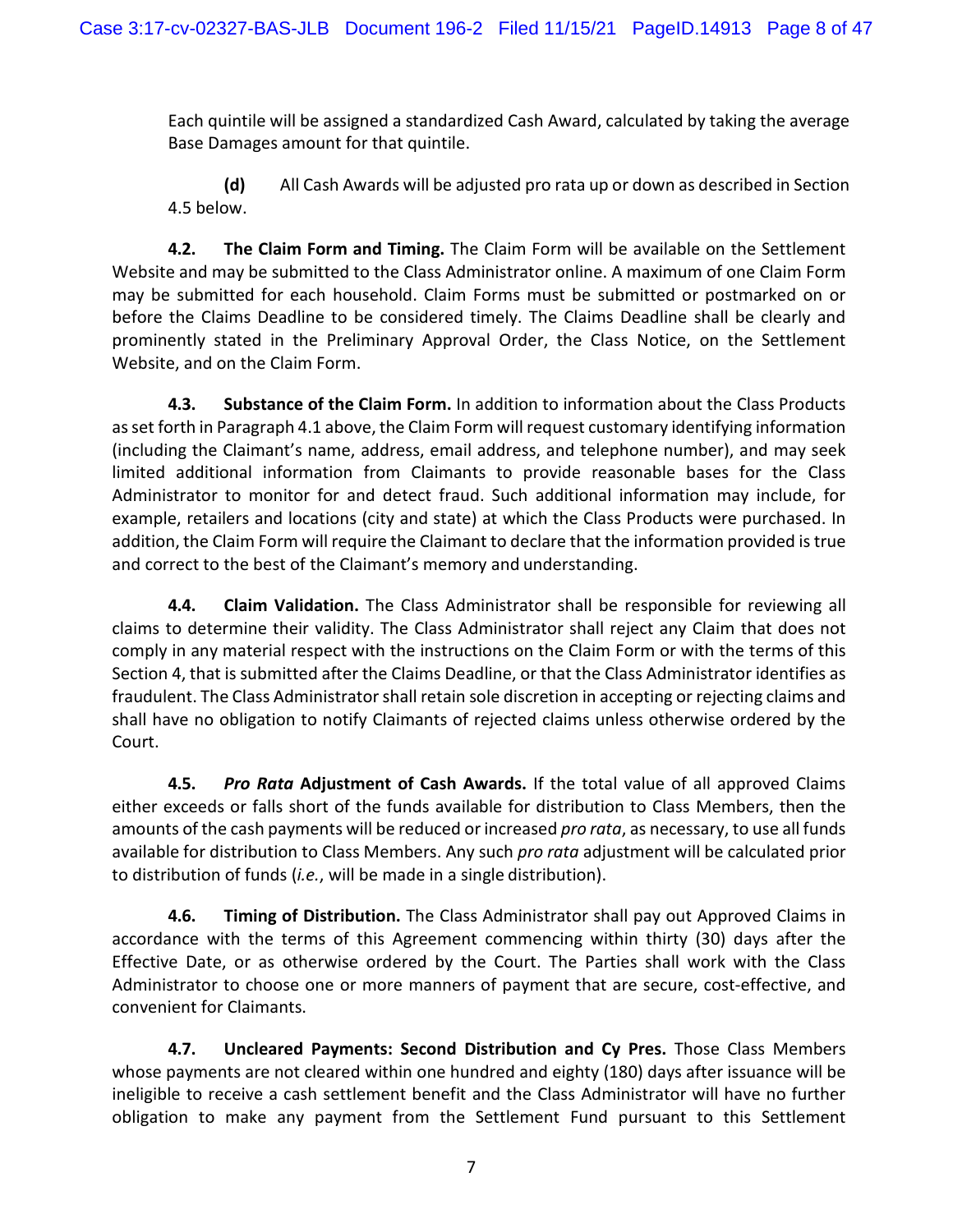Agreement or otherwise to such Class Member. Any funds that remain unclaimed or remain unused after the initial distribution will be distributed to Class Members who cashed the initial payment, on a pro rata basis, to the extent the cost of such redistribution is considered economical by the Class Administrator, Class Counsel, and MDLZ. If such redistribution is not considered economical, or if unpaid funds remain after a second distribution, any unpaid funds will be donated *cy pres* in equal shares to the American Heart Association and the UCLA Resnick Center for Food Law and Policy, or, if not approved by the Court, one or more other Courtapproved non-sectarian, not-for-profit firms whose work is sufficiently tethered to the allegations in this action.

**4.8. Taxes on Distribution**. Any person who receives a Cash Award will be solely responsible for any taxes or tax-related expenses owed or incurred by that person by reason of that Award. Such taxes and tax-related expenses will not be paid from the Settlement Fund. In no event will MDLZ, the Class Representatives, Class Counsel, the Class Administrator, or any of the other Released Parties have any responsibility or liability for taxes or tax-related expenses arising in connection with the issuance of Cash Awards or other payments made from the Settlement Fund to Class Representatives, Settlement Class Members, or any other person or entity.

#### **5. INJUNCTIVE RELIEF.**

**5.1.** Beginning no later than 12 months following the entry of a Final Approval Order (after all appeals have expired) and for a period of at least 36 months thereafter, MDLZ agrees to the following labeling practices, applicable to any Class Product so long as a 10% or more of its calories come from added sugar:

**5.1.1.** MDLZ agrees not to use the word "nutritious" in the following "steady energy" claims on the packaging of the Class Products (the "Steady Energy Claims"):

- **5.1.1.1.** "NUTRITIOUS SUSTAINED ENERGY"
- **5.1.1.2.** "NUTRITIOUS STEADY ENERGY ALL MORNING"
- **5.1.1.3.** "4 HOURS OF NUTRJTIOUS STEADY ENERGY"
- **5.1.1.4.** "Energy that is nutritious and sustained."

**5.1.2.** MDLZ agrees not to substitute the words "healthy," "balanced," or "wholesome" for the term "nutritious" in the Steady Energy Claims.

**5.1.3.** MDLZ agrees not to use the word "nutritious" to describe belVita products' uses (i.e., "nutritious bar," "nutritious snack," or "nutritious breakfast") such as in the current uses:

**5.1.3.1.** "a nutritious, convenient breakfast choice"

**5.1.3.2.** "We all need energy to start the morning. We also need a delicious, wholesome breakfast. Baked with hearty whole grains, belVita Soft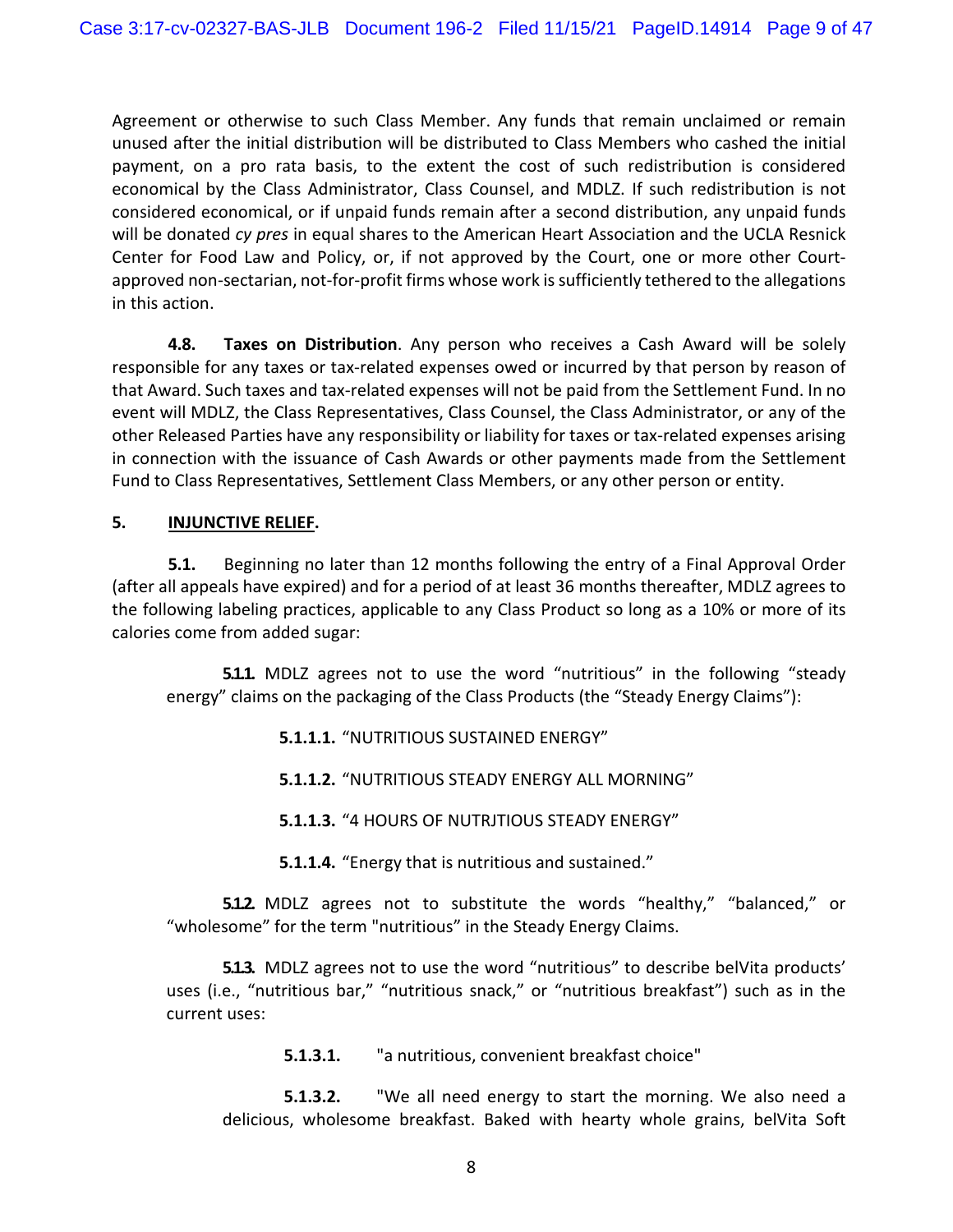Baked Breakfast biscuits are delicious, nutritious. and give you satisfying morning energy to start your day off right."

**5.14.** MDLZ agrees not to use the word "nutritious" to describe the Class Products as a whole (as opposed to using the word "nutritious" to describe individual product components like whole grains or vitamins, which this agreement does not restrict).

**5.2.** Nothing in this agreement precludes MDLZ from making a "reduced sugar" claim on the Class Products if the claim is otherwise permissible under FDA regulations.

**5.3. Reasonable Time and Conditions for Implementing Injunctive Relief.** MDLZ shall have a reasonable period of time to make and implement the injunctive relief noted in this Section 5, and shall be permitted to "sell through" all existing inventory, *i.e.*, need not recall or destroy packaging already in the marketplace or printed. The time periods noted in Paragraph 5.1 refer to time in market, and may be measured from the date of one relevant final label proof to another. For example, if the final label proof for new belVita Crunchy Breakfast Biscuits packaging that does not contain any Steady Energy Claims is dated January 31, 2022, then—to the extent MDLZ resumes using Steady Energy Claims on belVita Crunchy Breakfast Biscuits after the three-year injunctive relief period noted in Paragraph 5.1 has expired—the final label proof for the subsequent packaging should be dated January 31, 2025 or later.

**5.4. Notice and Opportunity to Cure in Event of Breach.** If Class Counsel on behalf of any Class Representative believes MDLZ is in breach of any of the injunctive relief provisions, they shall be obligated to give MDLZ reasonable notice and a reasonable opportunity to cure following a "meet and confer" conference before seeking any related relief.

## **6. CLASS NOTICE AND CLAIMS ADMINISTRATION.**

**6.1. Class Administrator.** The Class Administrator shall assist with various administrative tasks including, without limitation:

**6.1.1** Establishing and operating the Settlement Fund;

**6.1.2** Arranging for the dissemination of the Class Notice pursuant to the Notice Plan agreed to by the Parties and approved by the Court;

**6.1.3** Making any mailings required under the terms of this Agreement or any Court order or law, including handling returned mail;

**6.1.4** Answering inquiries from Class Members and/or forwarding such inquiries to Class Counsel;

**6.1.5** Receiving and maintaining Requests for Exclusion;

**6.1.6** Establishing a Settlement Website;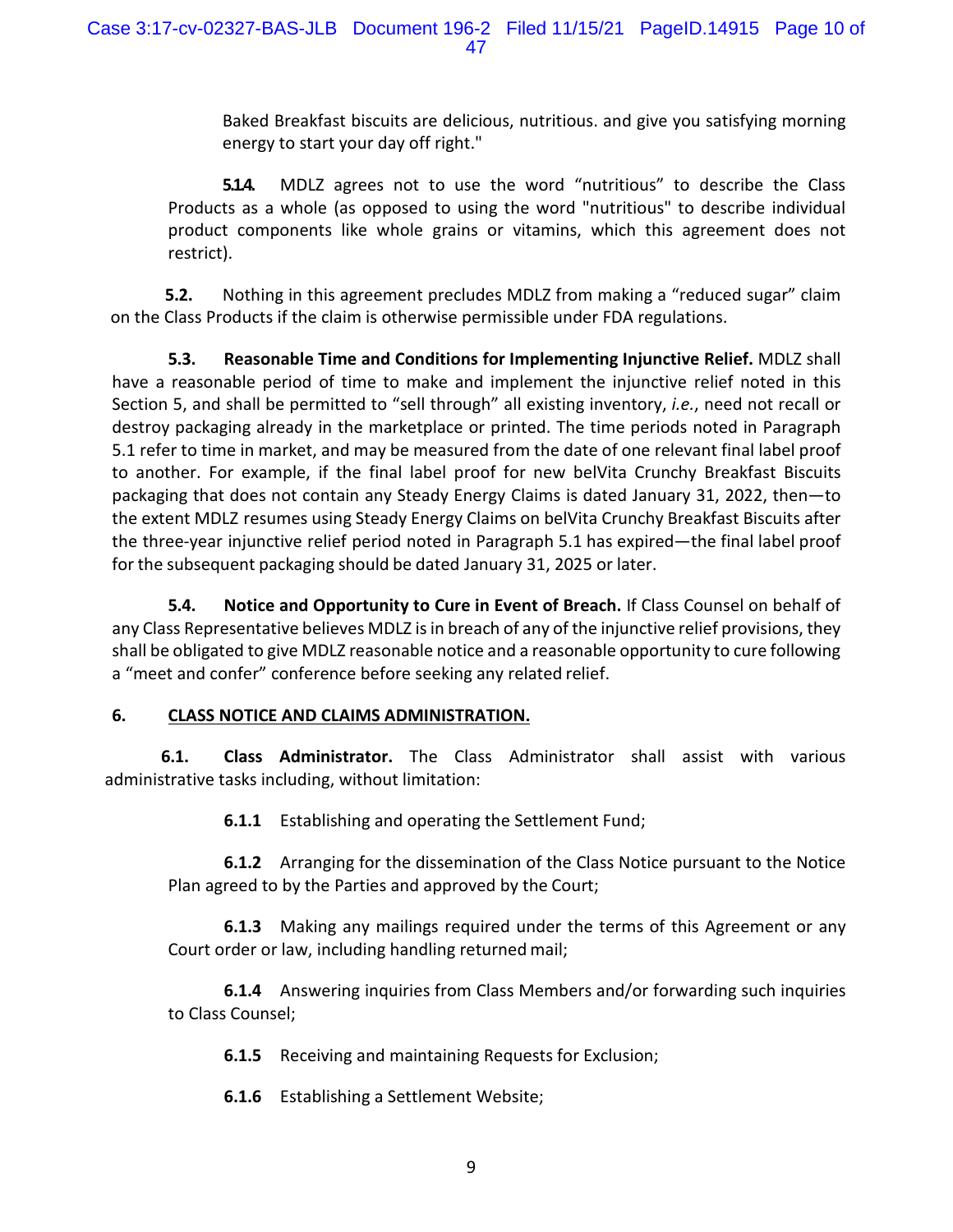**6.1.7** Establishing a toll-free informational telephone number for Class Members;

**6.1.8** Receiving and processing (including monitoring for fraud and validating or rejecting) Class Member claims and distributing payments to Class Members;

**6.1.9** Providing regular updates on the claims status to counsel for all Parties; and

**6.1.10** Otherwise assisting with the implementation and administration of the Settlement.

**6.2. Notice.** Notice of the Settlement will be made to the Class, and to certain federal and state officials.

**6.3. To the Class.** Class Notice will be effectuated through advertisement in suitable print publications and through targeted internet and social-media based advertisements. The Class Notice will conform to all applicable requirements of the Federal Rules of Civil Procedure, the United States Constitution (including the Due Process Clauses), and any other applicable law, and will otherwise be in the manner and form approved by the Parties and Court.

**6.4. Timing of Class Notice**. Class Notice will commence no later than twenty-one (21) calendar days following entry of the Preliminary Approval Order ("Settlement Notice Date").

**6.5. CAFA Notice.** The Class Action Fairness Act of 2005 ("CAFA") requires MDLZ to inform certain federal and state officials about this Agreement and proposed Settlement. *See*  28 U.S.C. § 1715. Under the provisions of CAFA, the Class Administrator, on behalf of MDLZ, will serve notice upon the appropriate officials within ten (10) calendar days after the Parties file the proposed Agreement with the Court. *See* 28 U.S.C. § 1715(b). The costs of such notice will be paid from the Settlement Fund.

**6.6. Opt-Out Procedures.** Class Members who wish to opt out of and be excluded from the Settlement must submit a Request for Exclusion to the Class Administrator, postmarked or submitted online no later than the Opt-Out Deadline. The Request for Exclusion must be personally completed and submitted by the Class Member or his or her attorney, and so-called "mass" or "class" opt-outs shall not be permitted or recognized. The Class Administrator shall periodically notify Class Counsel and MDLZ's counsel of any Requests for Exclusion. All Class Members who submit a timely, valid Request from Exclusion will be excluded from the Settlement and will not be bound by the terms of this Agreement, and all Class Members who do not submit a timely, valid Request for Exclusion will be bound by this Agreement and the Judgment, including the release in Paragraph 8.1 below.

**6.7. Procedures for Objecting to the Settlement.** Class Members have the right to appear and show cause why the Settlement should not be granted final approval, subject to each of the provisions of this paragraph:

**6.7.1 Timely Written Objection Required.** Any objection to the Settlement must be in writing and must be filed with the Court on or before the Objection Deadline.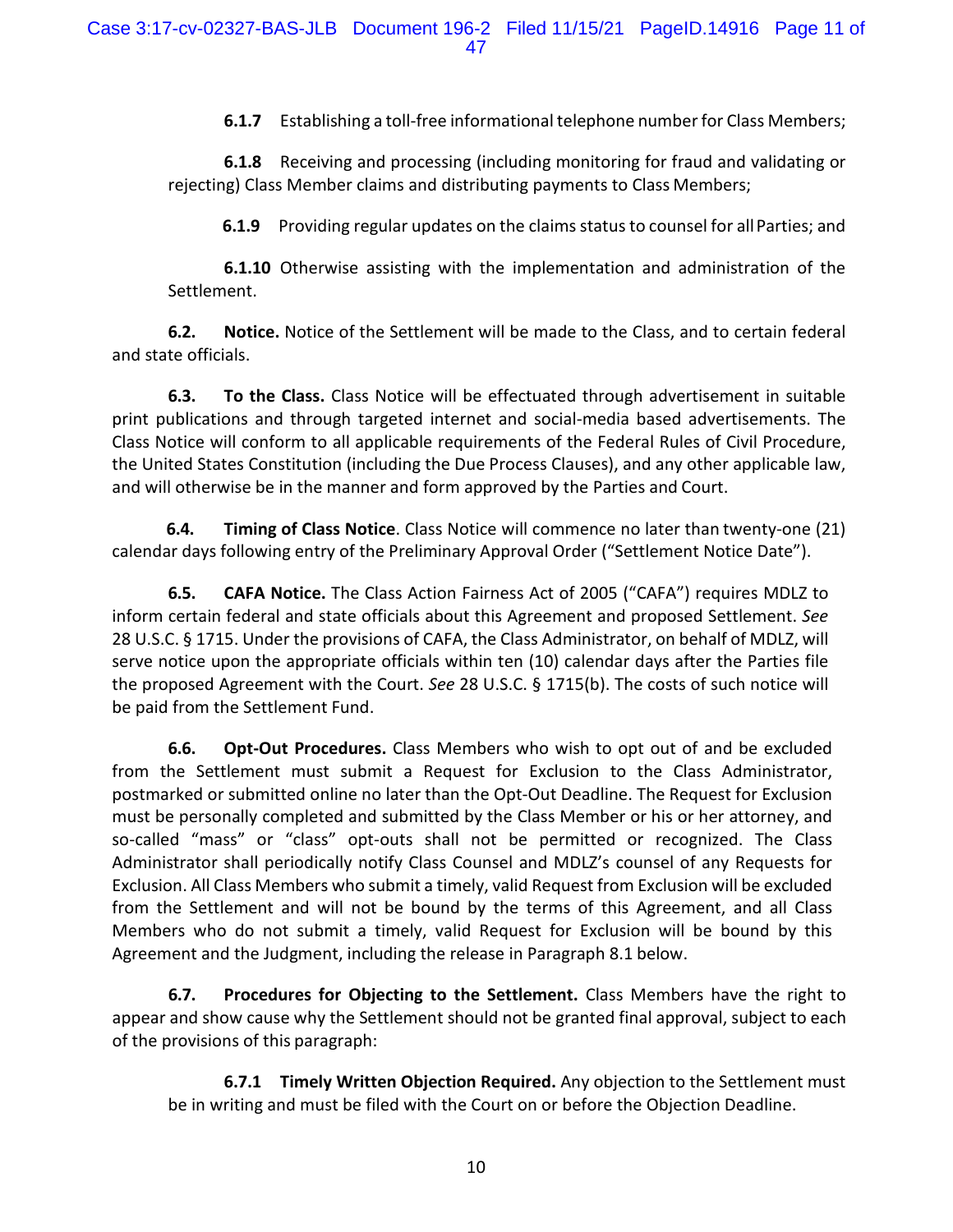**6.7.2 Form of Written Objection.** Any objection regarding or related to the Agreement must contain (i) a caption or title that clearly identifies the Action andthat the document is an objection, (ii) information sufficient to identify and contact the objecting Class Member or his or her attorney if represented, (iii) information sufficient to establish the person's standing as a Settlement Class Member, (iv) a clear and concise statement of the Class Member's objection, as well as any facts and law supporting the objection, (v) the objector's signature, and (vi) the signature of the objector's counsel, if any (the "Objection").

**6.7.3 Authorization of Objections Filed by Attorneys Representing Objectors.**  Class Members may object either on their own or through an attorney hired at their own expense, but a Class Member represented by an attorney must sign either the Objection itself or execute a separate declaration stating that the Class Member authorizes the filing of the Objection.

**6.7.4 Effect of Both Opting Out and Objecting.** If a Class Member submits both an Opt-Out Form and files an Objection, the Class Member will be deemed to have opted out of the Settlement, and thus to be ineligible to object. However, any objecting Class Member who has not timely submitted a completed Opt-Out Form will be bound by the terms of the Agreement upon the Court's final approval of the Settlement.

**6.7.5 Appearance at Final Approval Hearing.** Objecting Class Members may appear at the Final Approval Hearing and be heard. Such Class Members are requested, but not required, in advance of the Final Approval Hearing, to file with the Court a Notice of Intent to Appear.

**6.7.6 Right to Discovery**. Upon Court order, the Parties will have the right to obtain document discovery from and take depositions of any Objecting Class Member on topics relevant to the Objection.

**6.7.7 Response to Objections.** The Parties shall have the right, but not the obligation, either jointly or individually, to respond to any objection, with a written response due the same day as the Motion for Final Approval, or as otherwise ordered by the Court.

## **7. COURT APPROVAL**

**7.1. Preliminary Approval.** After executing this Agreement, the Parties will submit to the Court the Agreement, and will request that the Court enter the Preliminary Approval Order in substantially similar form as the proposed order attached as Exhibit 4. In the Motion for Preliminary Approval, Plaintiffs will request that the Court grant preliminary approval of the proposed Settlement, provisionally certify the Class for settlement purposes and appoint Class Counsel, approve the forms of Notice and find that the Notice Plan satisfies Due Process and Rule 23 of the Federal Rules of Civil Procedure, and schedule a Final Approval Hearing to determine whether the Settlement should be granted final approval, whether an application for attorneys' fees and costs should be granted, and whether an application for service awards should be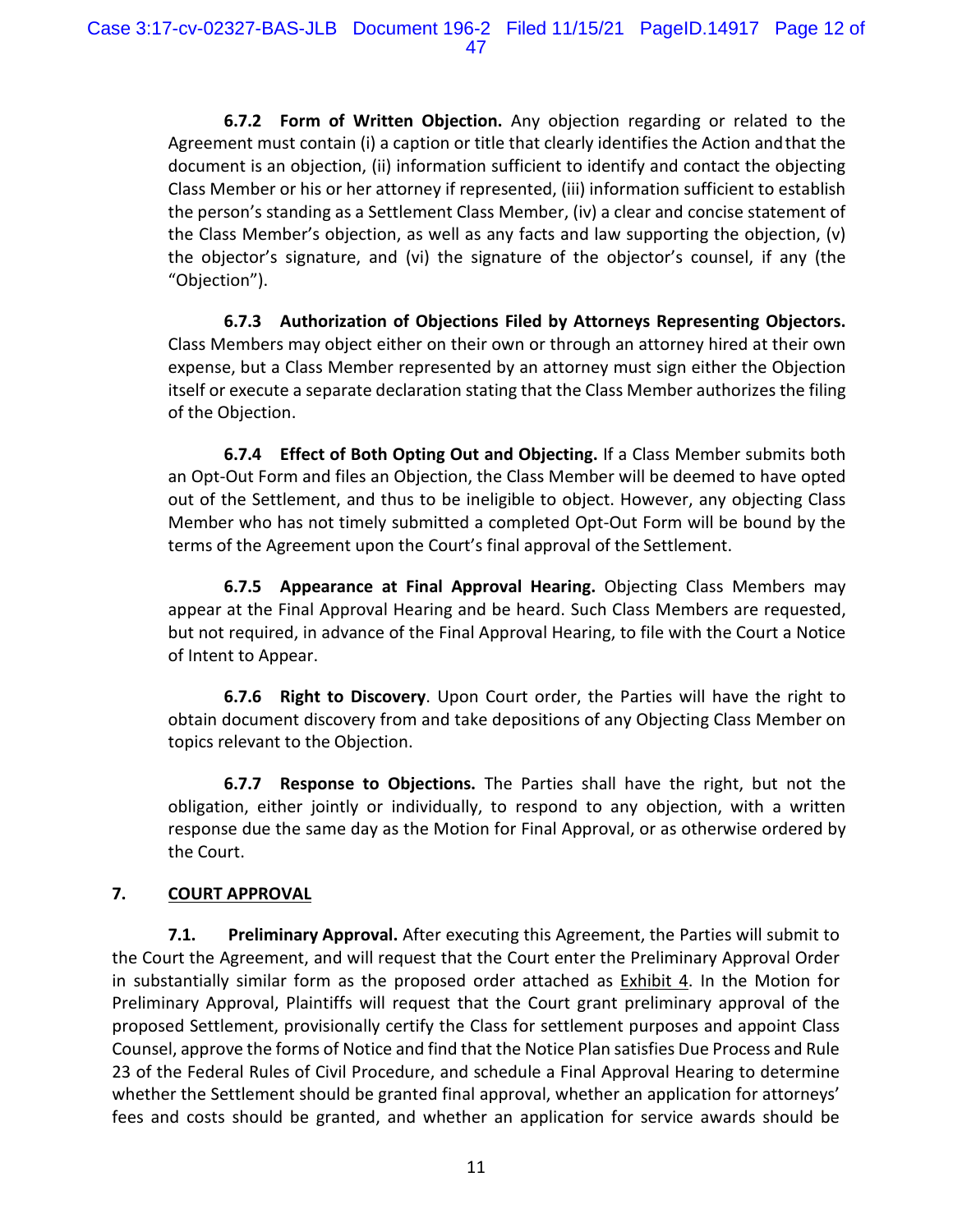granted.

**7.2. Final Approval.** A Final Approval Hearing to determine final approval of the Agreement shall be scheduled as soon as practicable, subject to the calendar of the Court, but no sooner than ninety-five (95) calendar days after the Preliminary Approval Date. If the Court issues the Preliminary Approval Order and all other conditions precedent of the Settlement have been satisfied, no later than fourteen (14) calendar days before the Final Approval Hearing and eighteen (18) calendar days after the Objection Deadline all Parties will request, individually or collectively, that the Court enter the Final Approval Order in substantially similar form as the proposed order attached as **Exhibit 3**, with Class Counsel filing a memorandum of points and authorities in support of the motion. MDLZ may, but is not required to, file a memorandum in support of the motion.

**7.3. Failure to Obtain Approval.** If this Agreement is not given preliminary or final approval by the Court, or if an appellate court reverses final approval of the Agreement, the Parties will seek in good faith to revise the Agreement as needed to obtain Court approval. Failing this, the Parties will be restored to their respective places in the litigation. In such event, the terms and provisions of this Agreement will have no further force or effect with respect to the Parties and will not be used in this or any other proceeding for any purposes, and any Judgment or Order entered by the Court in accordance with the terms of this Agreement will be treated as vacated. The Parties agree that, in the event of any such occurrence, the Parties shall stipulate or otherwise take all necessary action to resume this Action at the procedural posture it occupied immediately prior to the filing of the Parties' Notice of Settlement, as though this Agreement had never been reached.

# **8. RELEASE**

**8.1. Release of MDLZ and Related Persons.** Upon the Effective Date, each Class Member who has not opted out will be deemed to have, and by operation of the Judgment will have, fully, finally, and forever released, relinquished, and discharged the Released MDLZ Persons (including, without limitation, all past, current, or former agents, employees, contractors, affiliates, heirs, attorneys, insurers, and assignees thereof) from any and all claims, demands, rights, suits, liabilities, injunctive and/or declaratory relief, and causes of action, including costs, expenses, penalties, and attorneys' fees, whether known or unknown, matured or unmatured, at law or in equity, existing under federal or state law, that any Class Member has or may have against the Released MDLZ Persons that, as set forth in *Hesse v. Sprint Corp.*, 598 F.3d 581 (9th Cir. 2010), are based on the identical factual predicate, or depend on the same set of facts alleged in the Action regarding the Class Products, which have been, or which could have been asserted in the Action, and in connection with the conduct of the Action, that have been brought, could have been brought, or are currently pending in any forum in the United States.

**8.2. Covenant Not to Sue**. Plaintiffs agree and covenant, and each Class Member who has not opted out will be deemed to have agreed and covenanted, not to sue any of Released Parties, with respect to any of the Released Claims, or otherwise to assist othersin doing so, and agree to be forever barred from doing so, in any court of law or equity, or any other forum.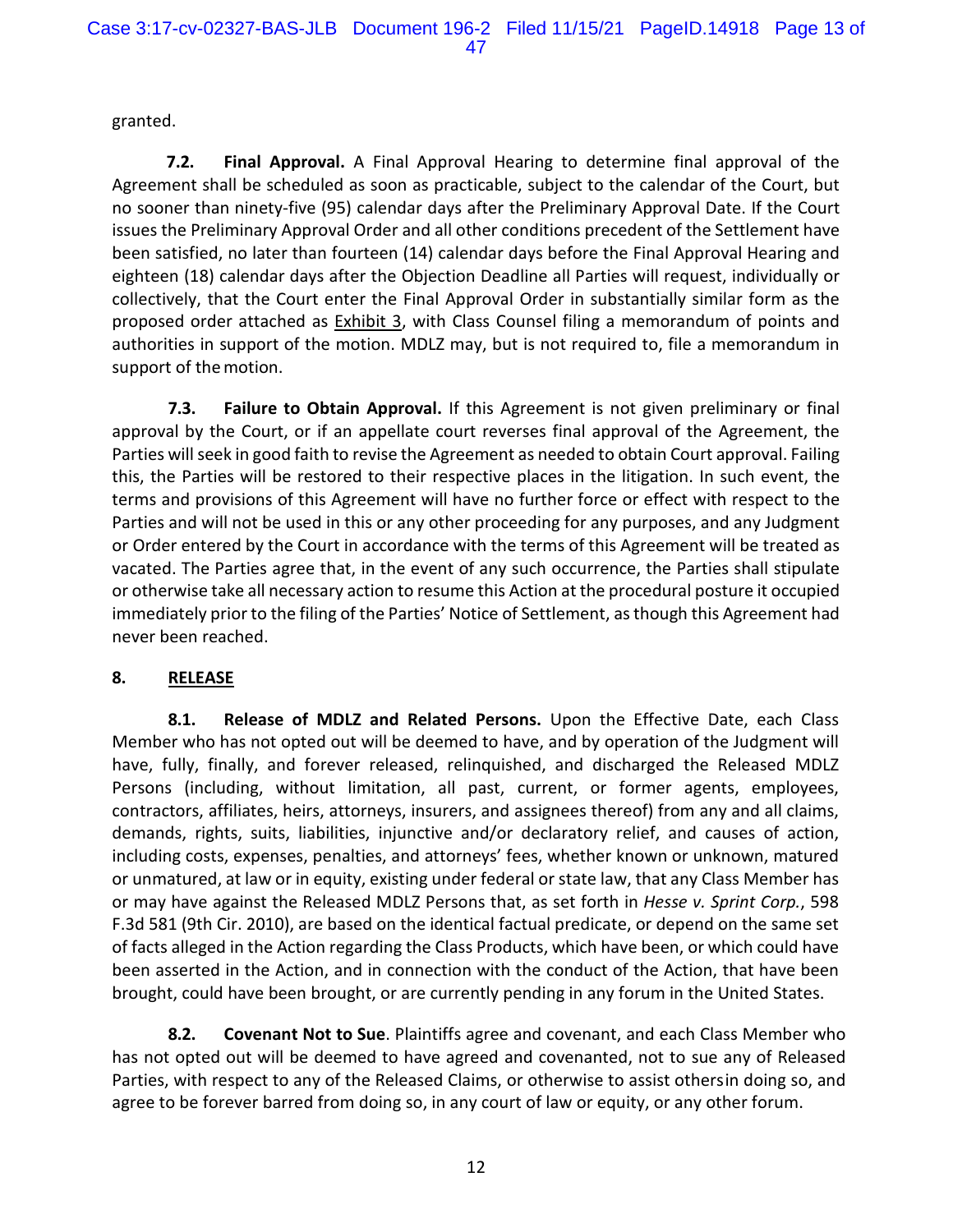**8.3. Release of Plaintiffs and Related Persons.** Upon the Effective Date, MDLZ will be deemed to have, and by operation of the Judgment will have, fully, finally, and forever released, relinquished, and discharged Class Representatives, the Class, and Class Counsel from any and all claims, demands, rights, suits, liabilities, and causes of action of every nature and description whatsoever, whether known or unknown, matured or unmatured, at law or in equity, existing under federal or state law, that MDLZ has or may have against any of them arising out of the transaction, occurrences, events, behaviors, conduct, practices, and policies alleged in the Action regarding the Class Products, and in connection with the filing and conduct of the Action, that have been brought, could have been brought, or are currently pending in any forum in the United States.

## **9. MISCELLANEOUS**

**9.1. Change of Time Periods.** The time periods and/or dates described in this Settlement Agreement are subject to Court approval and may be modified upon order of the Court or written stipulation of the Parties without notice to Settlement Class Members. The Parties reserve the right, by agreement and subject to the Court's approval, to grant any reasonable extension of time that might be needed to carry out any of the provisions of this Settlement Agreement.

**9.2. Time for Compliance**. If the date for performance of any act required by or under this Settlement Agreement falls on a Saturday, Sunday, or court holiday, that act may be performed on the next business day with the same effect as it had been performed on the day or within the period of time specified by or under this Settlement Agreement.

**9.3. Entire Agreement.** This Agreement shall constitute the entire Agreement among the Parties with regard to the subject matter of this Agreement and shall supersede any previous agreements, representations, communications, and understandings among the Parties with respect to the subject matter of this Agreement. The Parties acknowledge, stipulate, and agree that no covenant, obligation, condition, representation, warranty, inducement, negotiation, or undertaking concerning any part or all of the subject matter of the Agreement has been made or relied upon except as expressly set forth herein.

**9.4. Notices Under Agreement.** All notices or mailings required by this Agreement to be provided to or approved by Class Counsel and MDLZ, or otherwise made pursuant to this Agreement, shall be provided as follows:

| <b>Class Counsel</b>             | <b>MDLZ</b>        |
|----------------------------------|--------------------|
| Jack Fitzgerald                  | Dean N. Panos      |
| jack@fitzgeraldjoseph.com        | dpanos@jenner.com  |
| Fitzgerald Joseph LLP            | Jenner & Block LLP |
| 2341 Jefferson Street, Suite 200 | 353 N. Clark St.   |
| San Diego, CA 92110              | Chicago, IL 60654  |

**9.5. Good Faith.** The Parties acknowledge that each intends to implement the Agreement. The Parties have at all times acted in good faith and shall continue to, in good faith,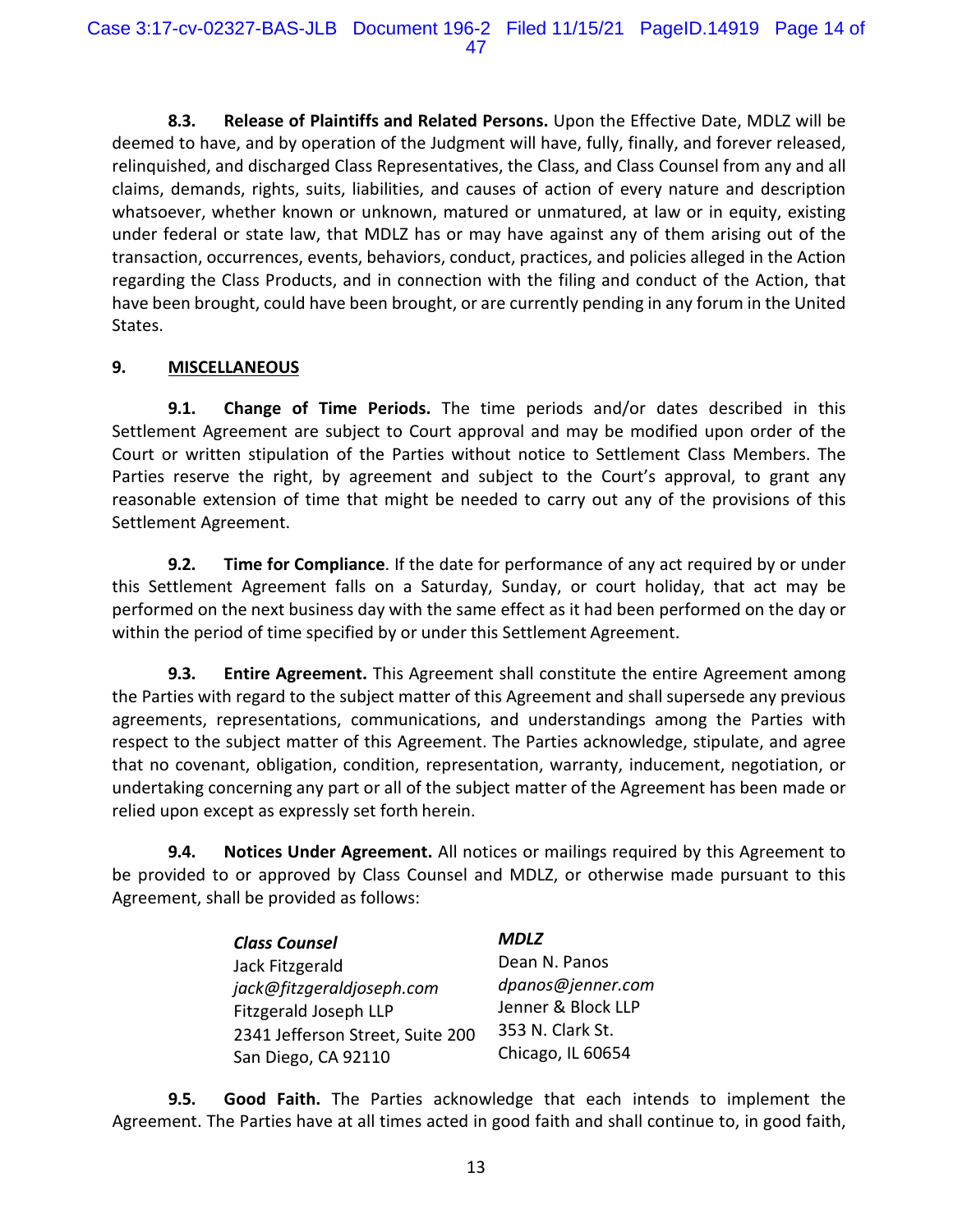cooperate and assist with and undertake all reasonable actions and steps in order to accomplish all required events on the schedule set by the Court, and shall use reasonable efforts to implement all terms and conditions of this Agreement.

**9.6. Binding on Successors.** This Agreement shall be binding upon and inure to the benefit of the heirs, successors, assigns, executors, and legal representatives of the Parties to the Agreement and the released Parties and persons.

**9.7. Arms'-Length Negotiations.** This Agreement compromises claims that are contested, and the Parties agree that the consideration provided to the Class and other terms of this Agreement were negotiated in good faith and at arms' length by the Parties, and reflect an Agreement that was reached voluntarily, after consultation with competent legal counsel, and guided in part by the Parties' private Settlement Conference with the Honorable Charles W. McCoy (Ret.) of JAMS, an experienced jurist and mediator. The parties reached the Agreement after considering the risks and benefits of litigation. The determination of the terms of, and the drafting of, this Agreement, has been by mutual agreement after negotiation, with consideration by and participation of all Parties hereto and their counsel. Accordingly, the rule of construction that any ambiguities are to be construed against the drafter shall have no application.

**9.8. Waiver.** The waiver by one Party of any provision or breach of this Agreement shall not be deemed a waiver of any other provision or breach of this Agreement.

**9.9. Modification in Writing Only.** This Agreement and any and all parts of it may be amended, modified, changed, or waived only by a writing signed by duly authorized agents of MDLZ and Plaintiffs.

**9.10. Headings.** The descriptive headings of any paragraph or sections of this Agreement are inserted for convenience of reference only and do not constitute a part of this Agreement.

**9.11. Governing Law.** This Agreement shall be interpreted, construed and enforced according to the laws of the State of California, without regard to conflicts of law.

**9.12. Continuing Jurisdiction.** After entry of the Judgment, the Court shall have continuing jurisdiction over the Action solely for purposes of (i) enforcing this Agreement,(ii)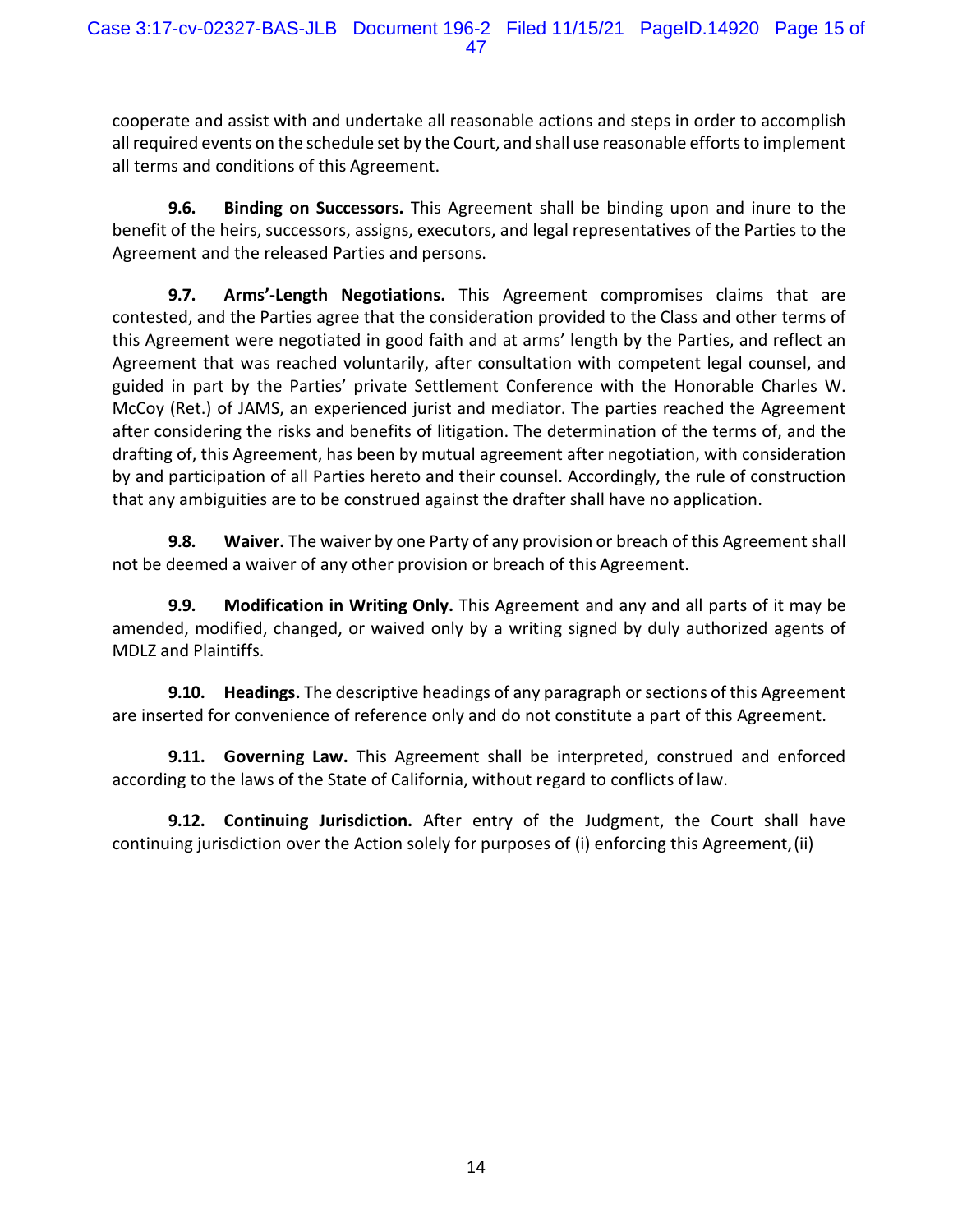**9.13. Execution.** This Agreement may be executed in one or more counterparts. All executed counterparts and each of them will be deemed to be one and the same instrument. Photocopies and electronic copies (e.g., PDF copies) shall be given the same force and effect as original signed documents.

**IN WITNESS WHEREOF**, each of the undersigned, being duly authorized, have caused this Agreement to be executed on the dates shown below and agree that it shall take effect on that date upon which it has been executed by all of the undersigned.

# **Plaintiffs, on behalf of the Class** \_\_\_\_\_\_\_\_\_\_\_\_\_\_\_\_\_\_\_\_\_\_\_\_\_\_\_\_\_\_\_\_\_\_\_\_\_\_ Patrick McMorrow

| Marco Ohlin          | Dated: | 2021 |
|----------------------|--------|------|
| Melody DiGregorio    | Dated: | 2021 |
| <b>Class Counsel</b> | Dated: | 2021 |
| Jack Fitzgerald      |        |      |

**MondelEz** Global, LLC

n<br>2y A. Cooper

Dated: November 15, 2021

Dated: \_\_\_\_\_\_\_\_\_\_\_\_\_\_\_\_, 2021

Name: Position: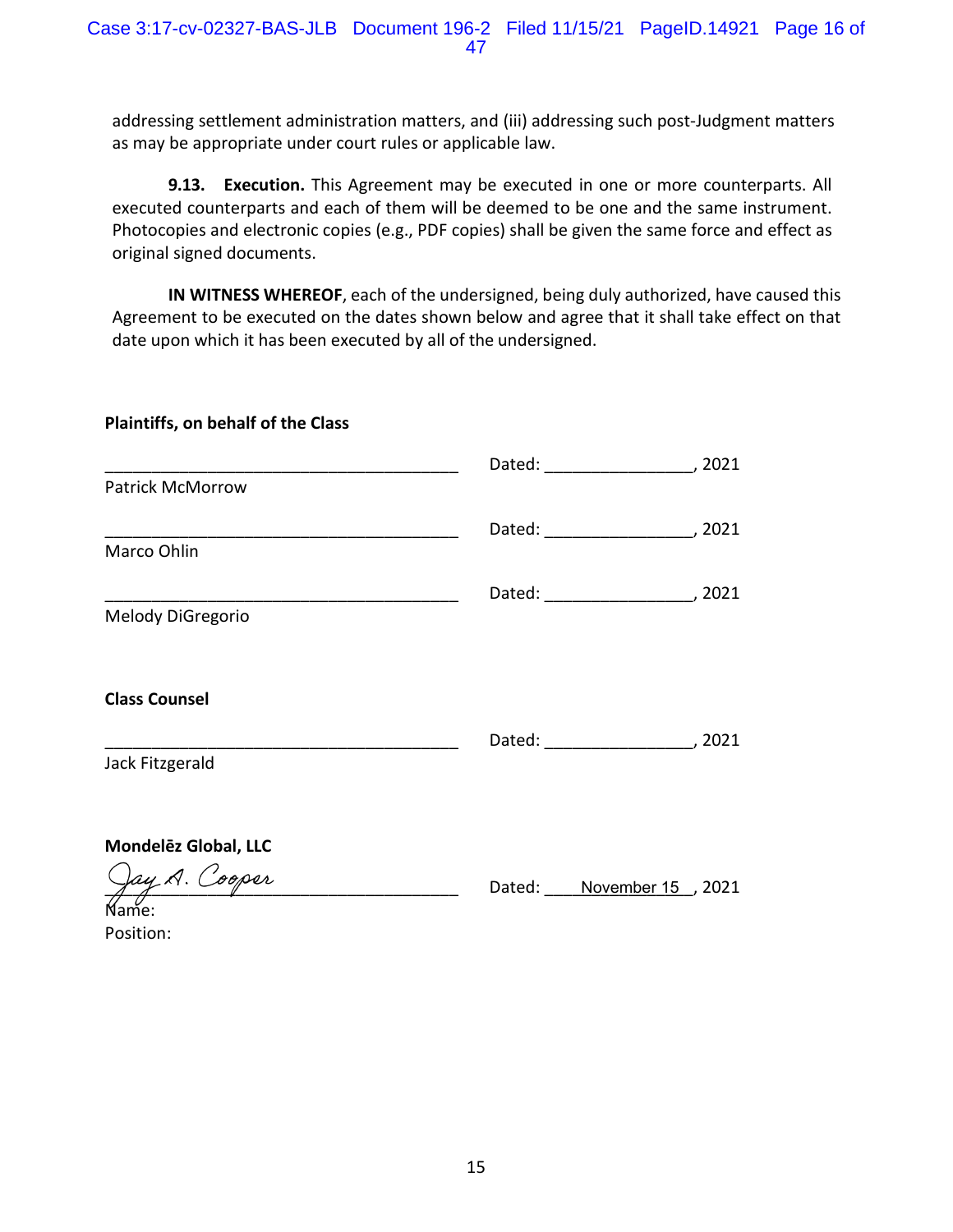**9.13. Execution.** This Agreement may be executed in one or more counterparts. All executed counterparts and each of them will be deemed to be one and the same instrument. Photocopies and electronic copies (e.g., PDF copies) shall be given the same force and effect as original signed documents.

**IN WITNESS WHEREOF**, each of the undersigned, being duly authorized, have caused this Agreement to be executed on the dates shown below and agree that it shall take effect on that date upon which it has been executed by all of the undersigned.

| <b>Plaintiffs, on behalf of the Class</b>                                                                           |                                         |        |
|---------------------------------------------------------------------------------------------------------------------|-----------------------------------------|--------|
|                                                                                                                     |                                         |        |
| Patrick McMorrow                                                                                                    |                                         |        |
|                                                                                                                     | Dated: __________________________, 2021 |        |
| Marco Ohlin                                                                                                         |                                         |        |
| <u> 1989 - Johann John Stein, mars ar yw i brenin y cyfeiriau ar y cyfeiriau ar y cyfeiriau ar y cyfeiriau ar y</u> |                                         |        |
| Melody DiGregorio                                                                                                   |                                         |        |
| Class Counsel<br>Jack Fitzgerald                                                                                    | Dated: November 15, 2021                |        |
|                                                                                                                     |                                         |        |
| Mondelez Global, LLC                                                                                                |                                         |        |
|                                                                                                                     |                                         | , 2021 |
| Name:                                                                                                               |                                         |        |

Position: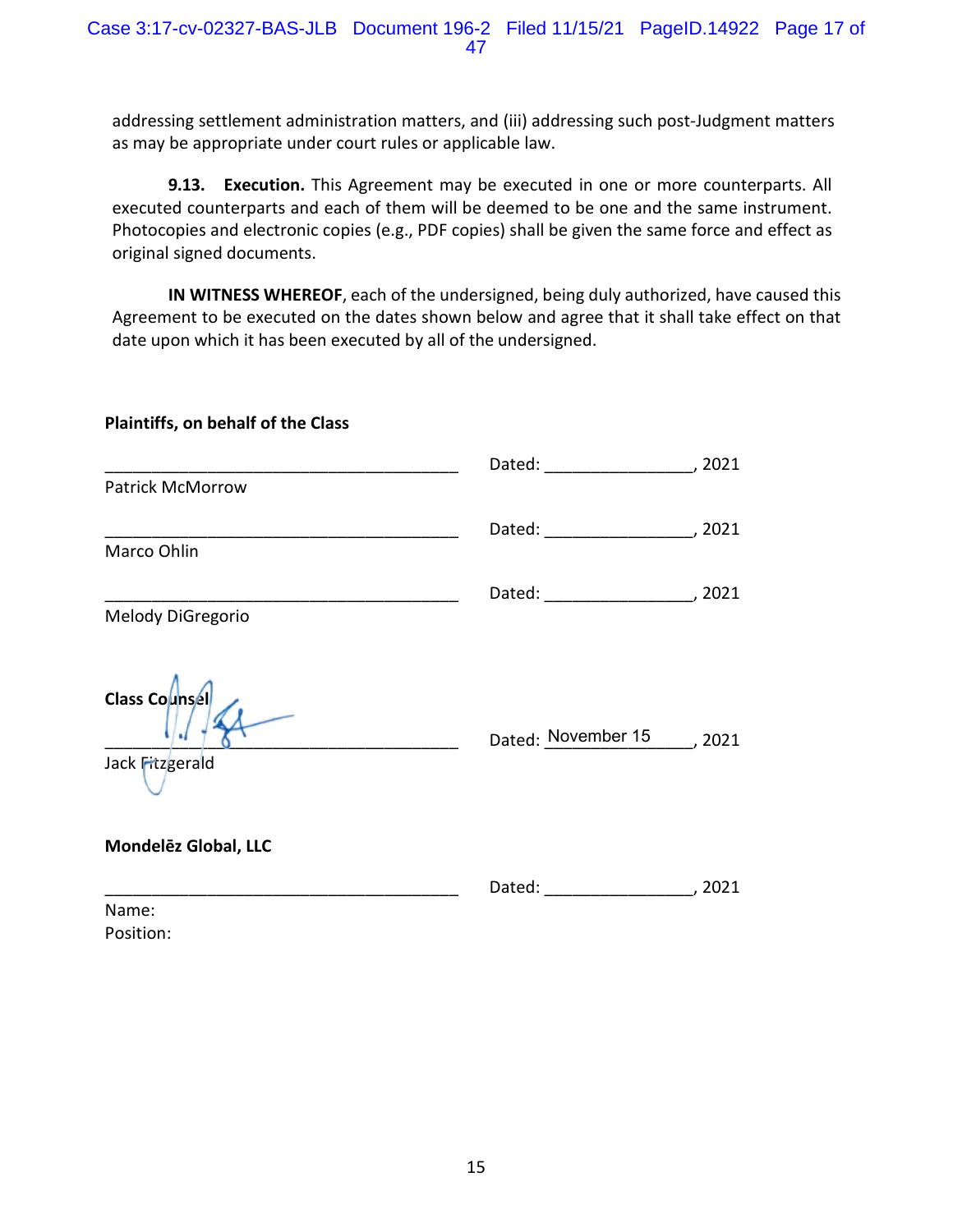9.13. Execution. This Agreement may be executed in one or more counterparts. All executed counterparts and each of them will be deemed to be one and the same instrument. Photocopies and electronic copies (e.g., PDF copies) shall be given the same force and effect as original signed documents.

IN WITNESS WHEREOF, each of the undersigned, being duly authorized, have caused this Agreement to be executed on the dates shown below and agree that it shall take effect on that date upon which it has been executed by all of the undersigned.

| Plaintiffs, on behalf of the Class<br>orr<br>Patrick McMorrow                                                                        | Dated: $\mathcal{N}o\mathcal{O}$ , $\left(O^{Th}\right)_{2021}$ |  |
|--------------------------------------------------------------------------------------------------------------------------------------|-----------------------------------------------------------------|--|
| <b>CONCERNATIONS INTO A REPORT OF A STATE OF A REPORT OF A STATE OF A REPORT OF A STATE OF A REPORT OF A STATE OF</b><br>Marco Ohlin |                                                                 |  |
| Melody DiGregorio                                                                                                                    |                                                                 |  |
| <b>Class Counsel</b>                                                                                                                 | Dated: 2021                                                     |  |
| <b>Jack Fitzgerald</b>                                                                                                               |                                                                 |  |
| Mondelez Global, LLC                                                                                                                 |                                                                 |  |
| Name:<br>Position:                                                                                                                   | Dated: 2021                                                     |  |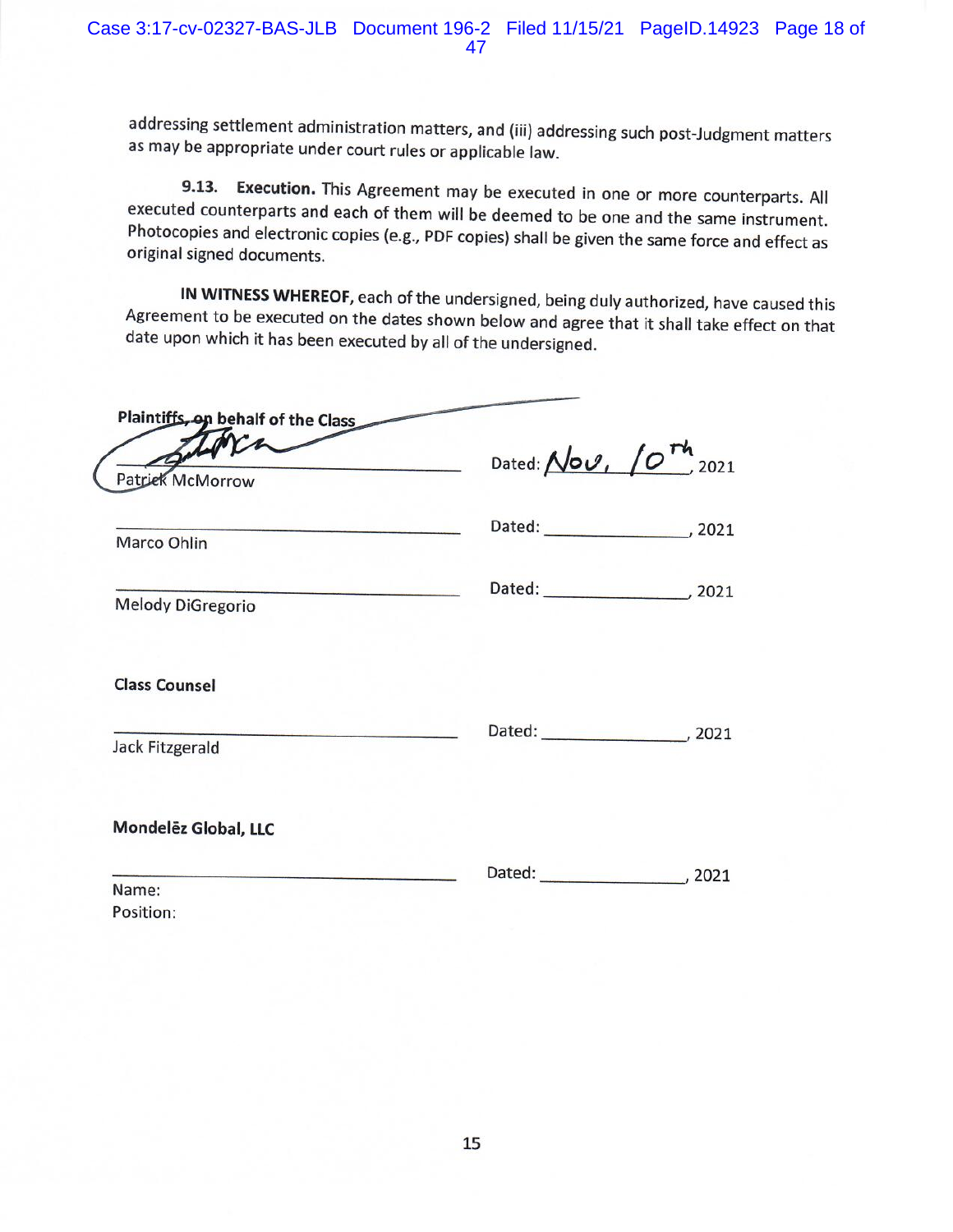**9.13. Execution.** This Agreement may be executed in one or more counterparts. All executed counterparts and each of them will be deemed to be one and the same instrument. Photocopies and electronic copies (e.g., PDF copies) shall be given the same force and effect as original signed documents.

**IN WITNESS WHEREOF**, each of the undersigned, being duly authorized, have caused this Agreement to be executed on the dates shown below and agree that it shall take effect on that date upon which it has been executed by all of the undersigned.

#### **Plaintiffs, on behalf of the Class**

| Patrick McMorrow                         |                                           |  |
|------------------------------------------|-------------------------------------------|--|
| —стводовв <u>29в</u> е4то<br>Marco Ohlin | 11/12/2021                                |  |
| Melody DiGregorio                        | Dated: ____________________________, 2021 |  |
| <b>Class Counsel</b>                     |                                           |  |
| Jack Fitzgerald                          |                                           |  |
| Mondelez Global, LLC                     |                                           |  |
|                                          |                                           |  |
| Name:                                    |                                           |  |
| Position:                                |                                           |  |